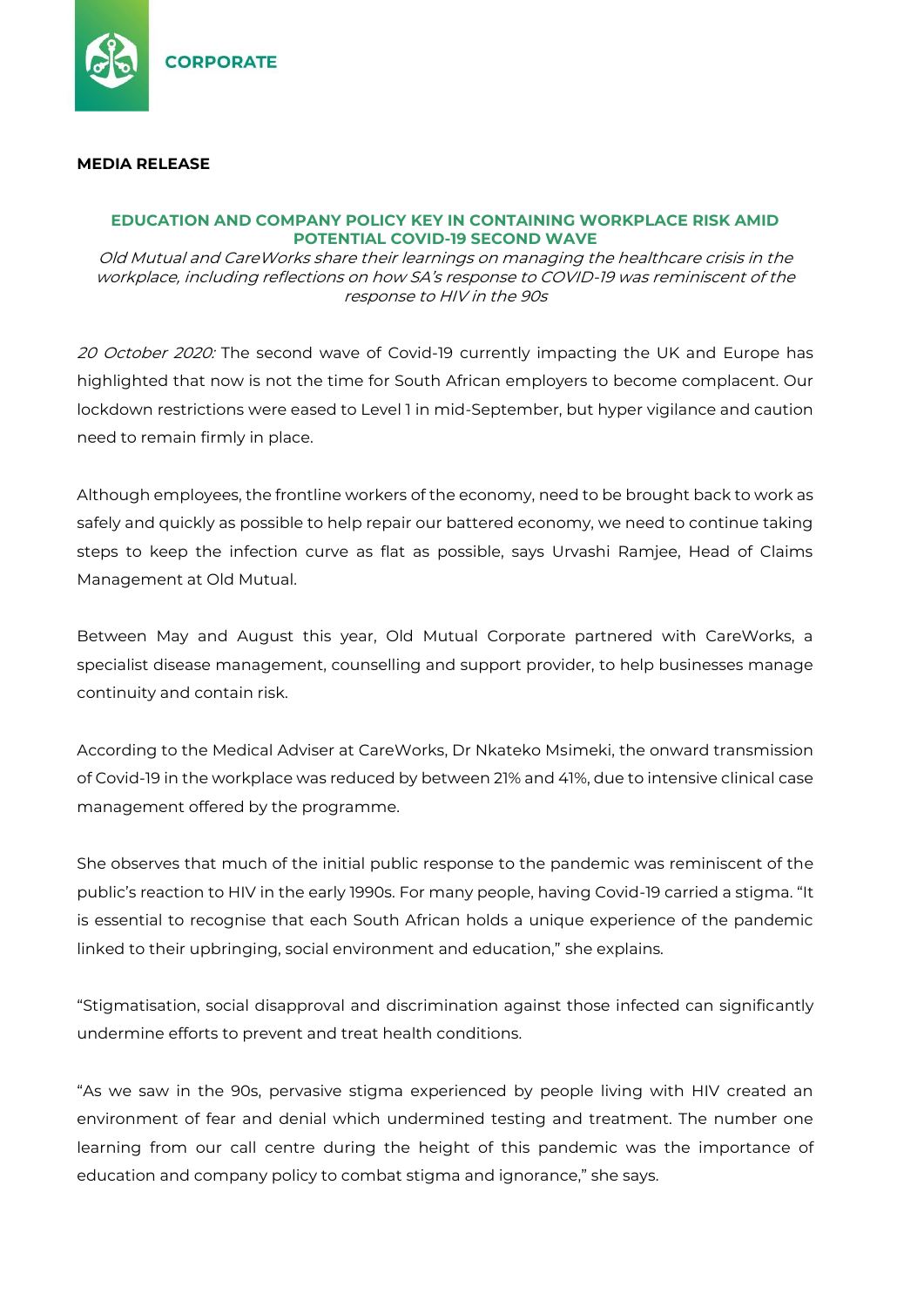

As many South Africans return to work in the coming weeks, Ramjee and Dr Msimeki will be sharing their learnings with business owners and HR consultants, suggesting ways in which employers can make the workplace safer to protect against a second wave.

## **Follow the trends**

 $\ddot{\phantom{a}}$ 

The call centre followed the national trends, meaning the right people were being managed at the right time. In other words, as Covid-19 infections increased in various provinces, the number of calls received by the call centre correlated with those increases.

"We began seeing cases mainly in the Western Cape in May. In June, we had more cases from Gauteng and KwaZulu-Natal combined, and in July, KwaZulu-Natal became the main hotspot. We identified 152 positive cases out of 1 350 cases. This is an 11% positivity rate, slightly lower than the national rate of about 17%," says Dr Msimeki.

"With intensive clinical management, we were able to track their progress from the first contact to testing, treatment, and recovery. This process provided invaluable information about who was particularly susceptible to the virus and which co-morbidities appeared to increase the risk factor of an individual."

# **Contact tracing helps reduce onward transmission**

Reducing<sup>1</sup> the time between symptom onset and a positive test result is the most important factor for improving contact tracing effectiveness.

The average timespan between the client's first call to the call centre to actual testing decreased over time, which was attributed to the call centre improving its capability of identifying clinical signs and symptoms of Covid-19, changing algorithms to better detect cases, engaging more electronically with laboratories for orders, and increased capacity at laboratories.

"From March through to August, we estimate the call centre reduced onward transmission by between 21% and 41%," says Dr Msimeki. "The average duration of positive cases was within the

<sup>1</sup> A modelling study conducted by Kretzschmar et al looking at *Impact of delays on effectiveness of contact tracing strategies for COVID-19* concluded that "reducing the testing delay—ie, shortening the time between symptom onset and a positive test result, assuming immediate isolation—is the most important factor for improving contact tracing effectiveness."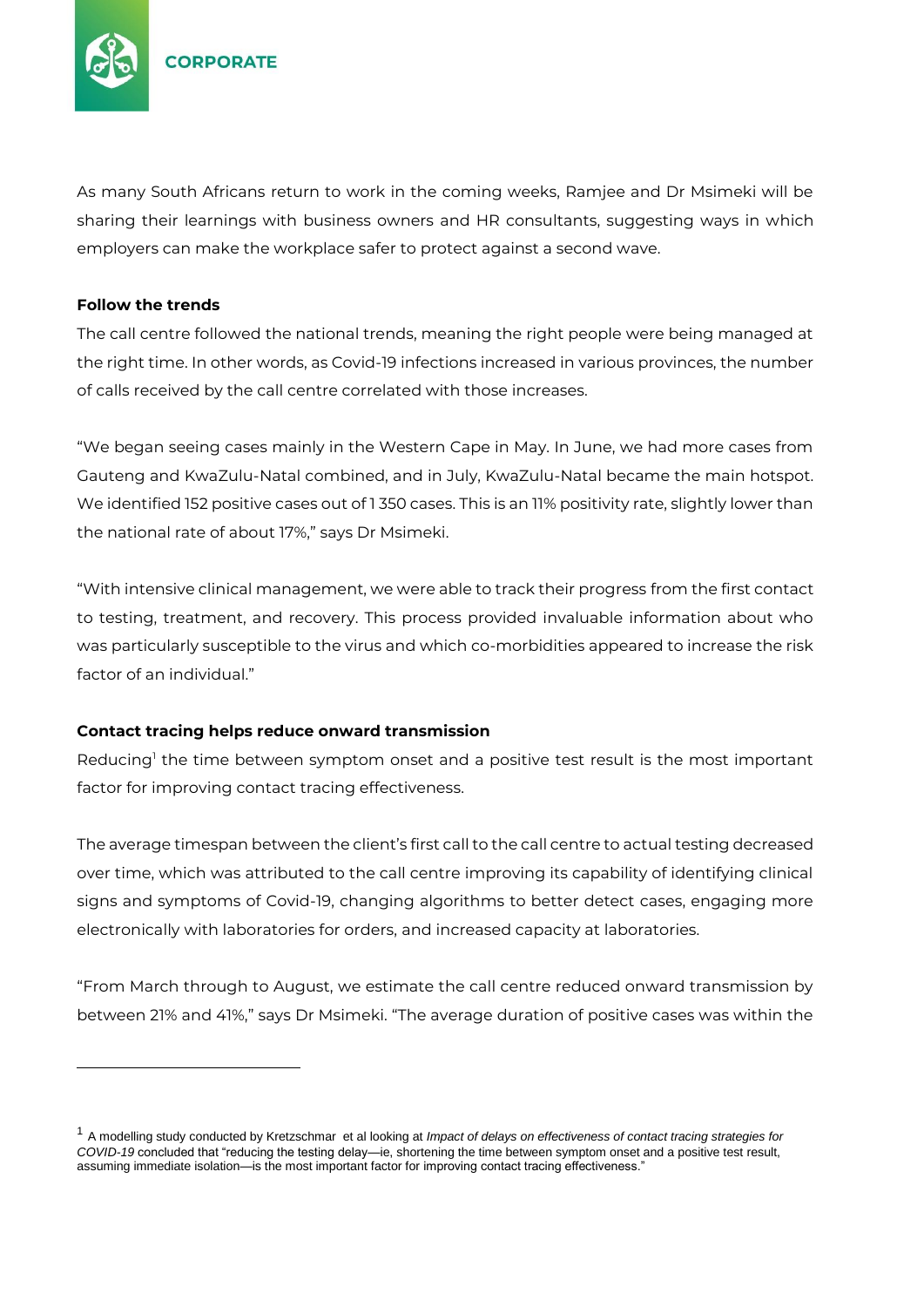

norm or even reduced in some instances, saving many businesses up to 14 days of sick leave per client and enabling more employees to return safely to work."

# **Mitigate the risk of workplace infections**

According to the call centre's findings, the close contact experienced by employees driving together to and from work, eating lunch together and being in rest rooms posed the greatest risk. This was an important learning as it indicates where to improve prevention methods and which risk mitigating strategies need to be reviewed.

Dr Msimeki says that through these learnings, they were able to implement strategic measures at the CareWorks office and Old Mutual Call Centre to mitigate their own risk of infection. "Our call centre team was split across two floors, and the teams weren't allowed contact with one another. This meant that if someone tested positive and the entire floor had to be quarantined, only half of the overall team was compromised."

CareWorks call centre agents and field staff were also provided with fabric masks that were washed, ironed, and left at the office every day, ensuring minimal exposure to external contaminants.

#### **Education should inform company policy**

CareWorks engaged with more affected workplaces than was initially anticipated to recommend corporate education programmes, review workplace risk assessments, and reassess prevention strategies, particularly among drivers, port workers, and particular office spaces.

"At the onset of the pandemic, there were a lot of known unknowns, especially of the risk factors associated with contracting the virus. Being the healthcare provider to Old Mutual clients, we knew exactly who had co-morbidities like high blood pressure, diabetes and HIV, enabling us to take even greater care," she says.

With a second wave still a possibility, Dr Msimeki cautions employers not to relax just yet.

"It is crucial to ensure that employers continue to make their workplace as safe as possible by arming themselves with the basic tools like hand sanitisers, mandatory masks, social distancing, and regular temperature readings." She also urges employers to remain up-to-date with the latest information and risk mitigation strategies to help reduce the threat of transmission should an employee test positive.